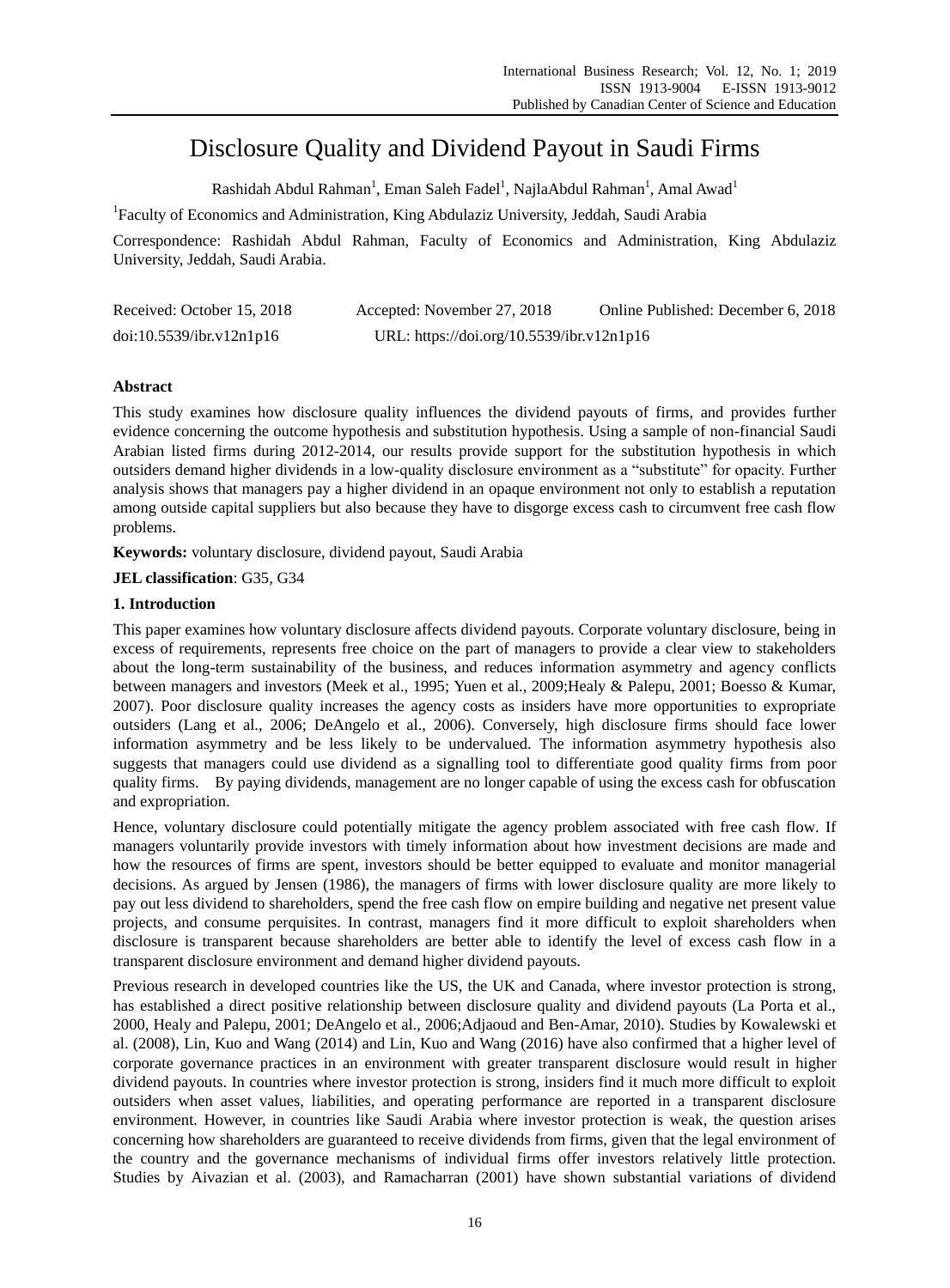policies across economies, particularly in emerging economies. In this context, the issue of voluntary disclosure and dividend payouts in an emerging economy like Saudi Arabia is worth further investigation.

The voluntary disclosure and dividend payout issue in Saudi Arabia is a unique case to revisit, because, as an emerging market, it differs from the issues of developed countries in many ways. Alzahrani (2013) and Al-Habshan (2015) highlight that Saudi Arabia is an emerging market that has high-growth potential, a relatively weak regulatory environment, weak corporate governance (Institute of International Finance, 2006) and a low level of information disclosure, thereby causing a high information gap between companies and investors. As evidence, Al-Janadi et al. (2013) and Alturki (2014) show that most Saudi firms observe the obligatory reporting requirements but rarely disclose information voluntarily. Instead of paying corporate tax, Saudi firms pay "zakat" (an Islamic tax), which represents 2.5 percent of a firm's unused assets in hand. Hence, Saudi firms are encouraged to distribute almost 100% of their profits in dividend (Osman &Mohammed, 2010; Al-Ajmi & Abo Hussain, 2011). The current study contributes to the existing knowledge concerning the relationship between voluntary disclosure and dividend payout policy, particularly in a developing country like Saudi Arabia that has an opaque disclosure environment and low investor protection policy.

According to La Porta et al. (2000), dividends can be viewed as an "outcome" of an effective corporate governance system or a "substitute" for weak governance. The outcome model is where dividends emanate from a legal protection for minority shareholders and the substitute model is where dividends are a mechanism of market self-regulation that can substitute for weak shareholder protection. In the outcome model, transparent disclosure environments with high investor protection will lead to higher dividend payouts, because shareholders can more accurately measure and use their power to force managers to disgorge cash. However, in countries with poor investor protection, undistributed excess cash is easily appropriated by controlling shareholders for their own private benefit (La Porta et al., 2000, Lang et al., 2006), and thus, investors welcome as much dividends as possible and they assign higher value to such dividends (Pinkowitz et al., 2006 and Kalcheva & Lins, 2007).In the substitute model, firms pay dividends to establish a good reputation to raise equity in future and predict a higher level of dividend in countries with lower investor protection, where the need for good reputation is strongest. Using international data, the results in the study by La Porta et al. (2000) support the outcome hypothesis over the substitute hypothesis. They document a strong positive relationship between the level of legal protection and the dividend payout. Their findings suggest that investors in countries with better investor protection use their legal power to force companies to pay dividends, and thus prevent them from gaining private benefit from excess cash flows.

Hence, the first objective of our study is to extend and test the outcome and substitution hypothesis argument by examining how disclosure quality in Saudi Arabia affects the dividend payouts of firms. As Saudi Arabia is said to be a relatively low investor protection country, we hypothesise that disclosure quality should be negatively associated with dividend payment. Similar to the substitute hypothesis, we posit that opaque disclosure environments lead to higher payouts because managers have a stronger incentive to establish their reputation for fair treatment.

Mitton (2004) posits that while country-level investor protection is an important factor in preventing expropriation, firm-level corporate governance could carry equal or greater importance as corporate governance practices can vary widely, even among firms in the same country. Accordingly, a similar index of disclosure to that of Gray et al. (1995), and Wang, Sewon & Claibone (2008) is employed in this study for 122 non-financial Saudi Arabian listed firms during 2012-2014 to examine the impact of voluntary disclosure on dividend payouts. Using a panel regression model over the three-year period, the results in the study provide support for the substitution hypothesis where outsiders demand higher dividends in a low-quality disclosure environment as a "substitute" for opacity. The result contrasts with that found in developed economies that shows a positive relationship between external corporate governance and dividend payout.

The second objective of the study is to further examine how the dividend payout is impacted by the interplay of firm-level disclosure quality and free cash flow (i.e. uncommitted cash flow from operation over and above what is needed to fund current and expected future positive-NPV projects). According to DeAngelo et al. (2006), managers are likely to use free cash flow for their private benefit or to spend the free cash flow on negative net present value investments. Thus, it is argued that distributing dividends to shareholders and reducing the amount of free cash flow will reduce the agency problem between management and minority shareholders. In countries with high investor protection, the outcome model predicts a *positive* coefficient for the interactive variable between the disclosure quality and free cash flow because firms with a higher cash flow will be forced to pay high dividends. However, in this study, using the substitute model we hypothesise a *negative* coefficient for the interactive variable because firms in a country with lower investor protection pay dividends through their excess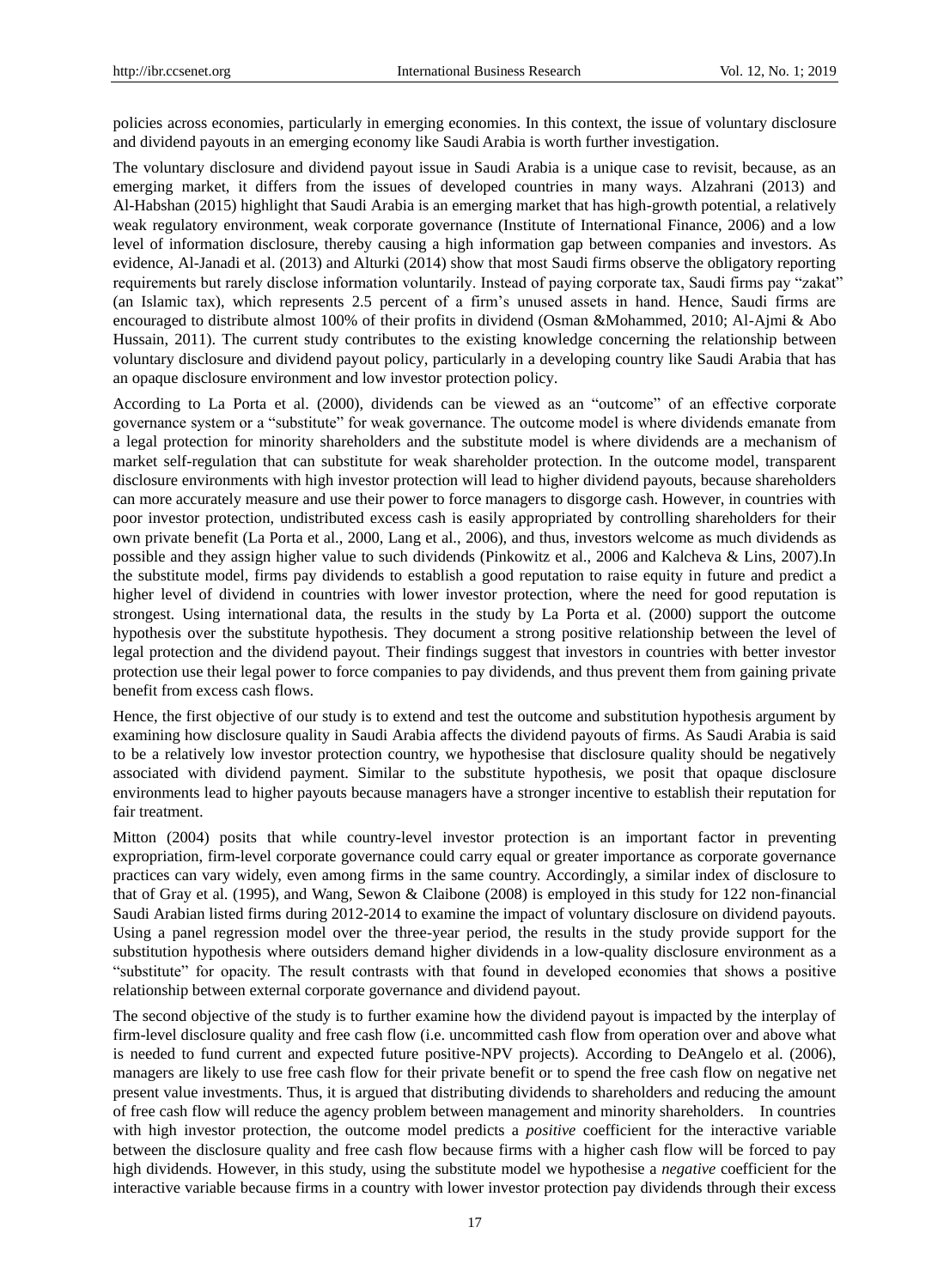cash flow to establish a good reputation among investors. As predicted, our result shows a negative and significant relationship between the interactive variable of disclosure quality and free cash flow with dividend payout. Consistent with the substitution model, Saudi firms pay higher dividends in an opaque environment not only to establish a reputation among outside capital suppliers but also because they have to disgorge excess cash.

This paper proceeds as follows: Section 2 presents a description of the data and empirical methods. Section 3 presents and analyses the results. Section4 concludes with a summary and recommendations for future research.

### **2. Data and Empirical Methods**

*2.1 Data*

The sample consists of unbalanced panel data for122 non-financial public listed firms in the Saudi Securities Market (*Tadawul*) for the period between 2012 and 2014, resulting in 345 firm-year observations. Data are obtained from the financial statements of the firms, which are available on the Internet and the Saudi Securities Market web site (www.tadawul.com.sa). A number of studies, including Al-Malkawi (2008), Osman & Mohammed (2010), and Al-Ajmi & Abo Hussain (2011) have used panel data because it provides "more informative data, more variability, less collinearity among the variables, more degrees of freedom and more efficiency" (Baltagi, 2001, p.6). Similar to the argument made by Osman & Mohammed (2010), and Lin et al. (2014), this study includes both dividend paying firms and non-dividend paying firms to avoid selection bias. Deshmukh (2003) highlights that the exclusion of non-dividend paying firms from any empirical analysis may result in biased and inconsistent estimates of the underlying parameters.

*2.2 Models*

To demonstrate that disclosure quality impacts the dividend payout of a particular firm in the sample, this study utilizes the following models (controlling for firm-specific and industry-level factors).

$$
DIVD_{ii}=f\{a_{i}+\beta DISCLOSE_{it-1}+\beta MB_{it}+\beta CAPEXP_{it}+\beta ROE_{it}+\beta LnTA_{it}+\beta LEVERAGE_{it}+\beta FCF_{it}+\beta INDUSTRY_{i}+\varepsilon_{i}\}
$$
\n(1)

 $DIV_i = \alpha_i + \beta DISCLOSE_{it-1} + \beta MB_{it} + \beta CAPEXP_{it} + \beta ROE_{it} + \beta LnTA_{it} + \beta LEVERAGE_{it} + \beta FCF_{it} + \beta LnTA_{it} + \beta LERAGE_{it} + \beta FCF_{it} + \beta LnTA_{it} + \beta LnTA_{it} + \beta LnTA_{it} + \beta FCF_{it} + \beta LnTA_{it} + \beta LnTA_{it} + \beta LnTA_{it} + \beta FCF_{it} + \beta LnTA_{it} + \beta LnTA_{it} + \beta LnTA_{it} + \beta FCF_{it} + \beta LnTA_{it} + \beta LnTA_{it} + \beta L$ 

$$
\beta INDUSTRY_i + \varepsilon_i \tag{2}
$$

Similar to the studies by Al-Ajmi & Abo Hussain (2011), Lin et al. (2014), and Lin et al. (2016) the dependent variable of the logit regression model in Model 1 is the likelihood of the firm paying dividends (DIVD) and is set to 1 if the firm pays dividend, and 0 otherwise. The logit function is where the probability of DIVD is estimated using the functional form  $\pi(x) = e^{g(x)}/1 + e^{g(x)}$ .

Similar to that used by Fama & French (2002), and Lin et al. (2014), the dependent variable in the panel regression model (Model 2) is the ratio of dividend to total assets (DIV). We also use an alternative measure of dividend to sales ratio, similar to that used by Liu (2002).

Another test of the outcome and substitute models is built on Jensen's (1986) free cash flow theory, which suggests that self-interested managers have the tendency to consume perks and to invest in negative NPV projects to satiate their empire building ambition. We test the agency costs version of the free cash flow theory by regressing the propensity to pay dividends on an interaction term, disclosure quality x free cash flow (FCF), in addition to our previous set of control variables (Model 3).

$$
DIV_{ii} = \alpha_i + \beta DISCLOSE_{ii-1} + \beta MB_{ii} + \beta CAPEXP_{ii} + \beta ROE_{ii} + \beta LnTA_{ii} + \beta LEVERAGE_{ii} + \beta FCF_{ii} +
$$

$$
\beta DISCLOSE_{it-1} * \beta FCF_{it} + \beta INDUSTRY_i + \varepsilon_i \tag{3}
$$

Table 1 presents a description of all the relevant dependent, independent and control variables used in the analyses. The independent variable is the disclosure quality measured by a voluntary disclosure checklist. Many prior studies on voluntary disclosure, especially in developing countries, have also used a disclosure checklist (Hossain et al., 1994; Binh, 2012; Al Janadi et al., 2013). The final disclosure checklist developed in this study consists of 78 voluntary items, grouped into seven categories: general corporate information; financial information; forward-looking information; employee information, social responsibility and environmental policy; board structure, responsibilities and evaluation disclosure; audit committee; and risk management. To reduce concerns over endogeneity, we lag disclosure quality by one period (t-1).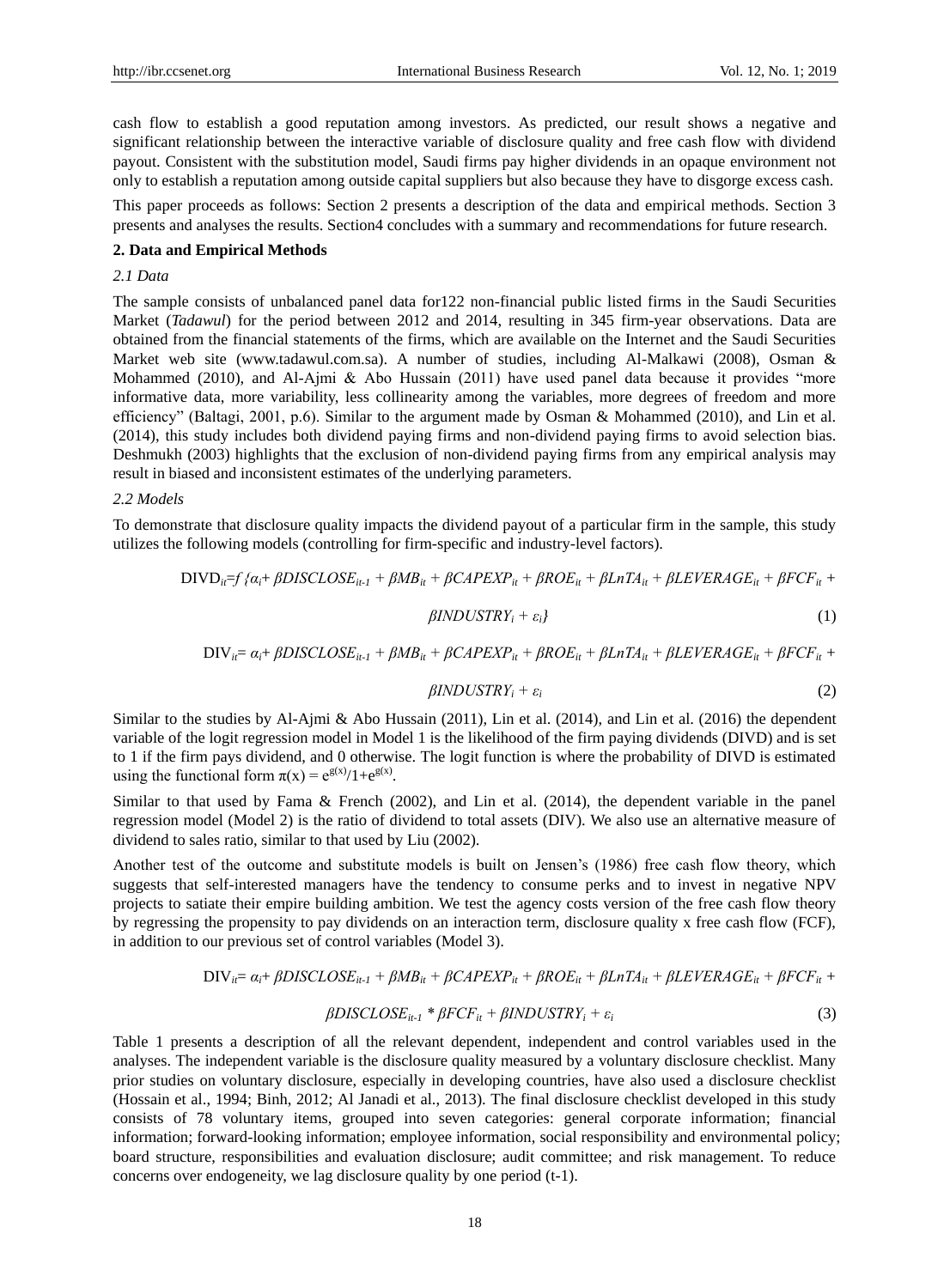Table 1. Variable Descriptions

| Variable                    | Symbol          | Expected Sign | Description                                            |
|-----------------------------|-----------------|---------------|--------------------------------------------------------|
| <b>Dependent Variables</b>  |                 |               |                                                        |
| Dividend<br>dummy           | <b>DIVD</b>     |               | Dummy variable that equals one if the firm pays a      |
| (logit)                     |                 |               | dividend or zero otherwise                             |
| Dividend (panel)            | DIV             |               | Ratio of dividend to total assets                      |
| <b>Independent Variable</b> |                 |               |                                                        |
| Disclosure Quality          | <b>DISCLOSE</b> | $+/-$         | Disclosure score                                       |
| <b>Control Variables</b>    |                 |               |                                                        |
| Investment                  | MВ              |               | Ratio of market value of equity plus the book value of |
| opportunities               |                 |               | debt to the book value of assets                       |
| Growth opportunities        | <b>CAPEXP</b>   |               | Ratio of capital expenditure to total assets           |
| Profitability               | <b>ROE</b>      | $^{+}$        | Ratio of net income to shareholders' equity            |
| Firm size                   | Ln(TA)          | $^{+}$        | Natural logarithm of total assets                      |
| Leverage                    | <b>LEV</b>      |               | Ratio of total debt to total assets                    |
| Free cash flow              | FCF             | $^{+}$        | Ratio of free cash flow to book value of assets        |
| Industry dummy              | <b>INDUSTRY</b> |               | Dummy variables for industrial sectors                 |

Industry dummy INDUSTRY Dummy variables for industrial sectors Based on the existing literature concerning the determinants of dividends (for example: Fama & French, 2001;

Liu, 2002; Lin et al., 2014), we include the following firm-level control variables that have an impact on the dividend payout: (1) investment opportunity (MB), (2) growth opportunity (Capital Expenditure), (3) profitability (ROE), (4) firm size (LnTA), (5) financial leverage (Leverage), and (6) free cash flow (FCF).

Similar to the measurement used by Adam and Goyal (2002), the current study uses the market-to-book-asset ratio (MB) as a proxy for the firm's investment opportunity. Whilst growth opportunity is measured by the ratio of market value of equity plus the book value of debt to the book value of assets. Firms with higher investment opportunities and growth opportunities have a greater cash flow need for future investment and operating activities, and, thus, are expected to have lower dividend payouts. Prior empirical studies (Chang & Dutta, 2012; Al-Ajmi & Abo Hussain, 2011) have suggested that firms with higher profitability and larger firms pay out more dividends. Profitability is measured by return on equity (ROE), and firm size (LnTA) is the natural log of total assets. We also control for leverage (Leverage), which is defined as the total debt to total assets in accordance with Lang & Litzenberger (1989) who consider debt as a corporate governance mechanism for alleviating the potential free cash flow problem. Firms that finance their business activities through borrowing commit themselves to fixed financial charges that would likely result in lower dividend payouts.

Jensen (1986), and Lang & Litzenberger (1989) suggest that higher dividend payouts make managers waste less FCF on inefficient projects or managerial perks. The study controls for the availability of free cash flow (FCF) by using the ratio of free cash flow to book value of assets. Similar to the measurement used by Lin et al. (2014), FCF is measured by the net cash flow from operating activities net of cash dividend and capital expenditure. To control for possible dummy variations across industries, a dummy of 1 to 13 is used to represent the respective sectors.

#### **3. Empirical Results**

#### *3.1 Descriptive Statistics*

Table 2. Descriptive Statistics

|                       | Obs | Mean  | <b>Median</b> | Min     | Max   | <b>Std Dev</b> |
|-----------------------|-----|-------|---------------|---------|-------|----------------|
| DIV                   | 345 | 0.042 | 0.03          | 0.00    | 0.33  | 0.04           |
| DISCLOSE (%)          | 345 | 44.37 | 41.0          | 11.5    | 68.0  | 25.58          |
| MВ                    | 345 | 2.169 | 1.98          | 0.00    | 12.48 | 7.70           |
| <b>CAPEXP</b>         | 345 | 0.07  | 0.04          | 0.01    | 0.49  | 0.18           |
| <b>ROE</b>            | 345 | 1.08  | 1.11          | $-3.01$ | 20.66 | 10.66          |
| LnTA                  | 345 | 14.67 | 14.55         | 10.70   | 19.64 | 1.62           |
| <b>LEVERAGE</b>       | 345 | 0.51  | 0.46          | 0.01    | 2.51  | 0.37           |
| <b>FCF</b>            | 345 | 0.04  | 0.02          | $-0.91$ | 0.45  | 0.06           |
| No of dividend payers | 304 |       |               |         |       |                |

*Notes.* DIV: Ratio of cash dividend to total assets. DISCLOSE: Disclosure score. MB: Ratio of market value of equity plus the book value of debt to the book value of assets. CAPEXP: Ratio of capital expenditure to total assets. ROE: Ratio of net income to shareholders' equity. LnTA: Natural logarithm of total assets. LEVERAGE: Ratio of total debt to total assets. FCF: Ratio of free cash flow to book value of assets.

Table 2 provides the descriptive statistics for the variables in the analysis. The mean and median values for the disclosure score (DISCLOSE) are 44.37% and 41.0%, respectively. Consistent with prior findings conducted in Saudi Arabia (example AlJanadi et al., 2013; and Alturki, 2014), the low amount of voluntary information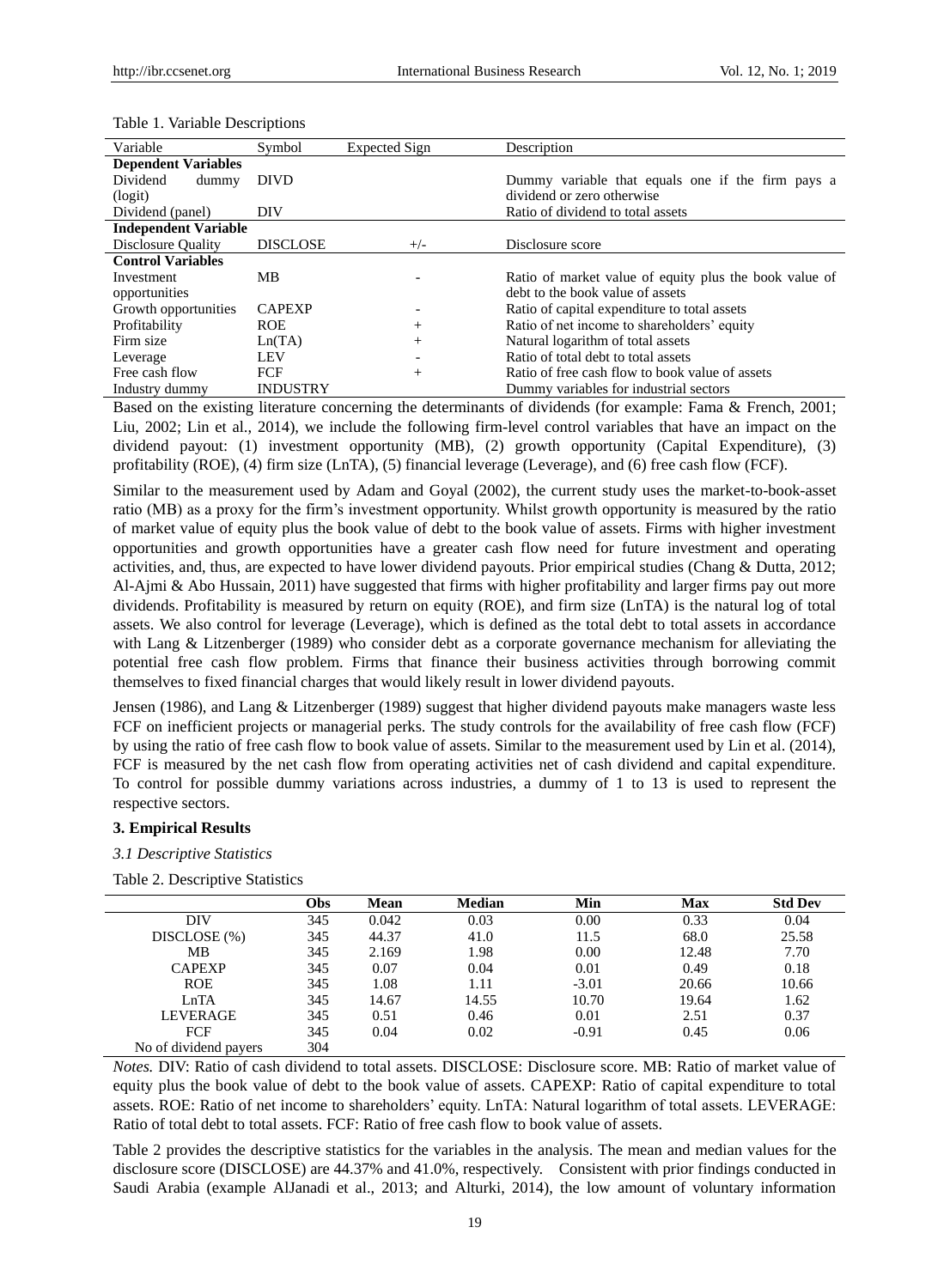disclosed in the financial reports among Saudi firms indicates that this type of information is voluntary in nature, and that Saudi capital market authorities do not regulate or enforce voluntary disclosure. Studies by Bhattacharya et al. (2003) and Lang et al. (2006) have also shown that disclosure quality is significantly influenced by country-level reporting standards. The reason for Saudi Arabia having an opaque disclosure environment may be simply because the accounting standards do not call for accounting treatments that transparently reflect the underlying business activity and because management is not willing to overcome these deficiencies by voluntarily disclosing more information.

In Table 3, we further present firm characteristics and the dividend practice of firms is split by voluntary disclosure quality. Using the average score of disclosure quality as the cut-off point, firms with a disclosure quality of 44.37% and above are characterised as being in the high disclosure quality group, while firms that obtained a disclosure quality of less than 44.37% are characterised as being in the low disclosure quality group. Most firms in our sample are dividend payers, similar to as reported by previous studies in Saudi Arabia (Bolbol & Omran, 2004; Osman & Mohammmed, 2010; Al-Ajmi & Abo Hussain, 2011). We find that the number of dividend payers (89.2%) is higher in the low disclosure quality group than in the high disclosure group (83.65%). The larger dividend (DIV) value (0.33) in the low disclosure quality group provides preliminary support for the substitute hypothesis. That is, corporate insiders in an opaque disclosure environment pay dividend to establish a reputation for the decent treatment of minority shareholders. We also note, however, that these results do not control for other known determinants of dividend payouts.

|                     | <b>Low Disclosure</b> | <b>High Disclosure</b> |
|---------------------|-----------------------|------------------------|
|                     | (Mean)                | (Mean)                 |
| DIV                 | 0.33                  | 0.15                   |
| MB                  | 1.01                  | 2.98                   |
| <b>CAPEXP</b>       | 0.04                  | 0.24                   |
| <b>ROE</b>          | 1.86                  | 6.11                   |
| LnTA                | 8.67                  | 15.05                  |
| <b>LEVERAGE</b>     | 1.18                  | 2.01                   |
| FCF                 | 0.14                  | 1.02                   |
| % of dividend payer | 89.2%                 | 83.65%                 |
| N (observations)    | 241                   | 104                    |

Table 3. Descriptive Statistics Split By Voluntary Disclosure Score

*Notes.* High-disclosure firms are those with a disclosure score of 44.3% and above, and low disclosure firms are those with a disclosure score of less than44.3%. DIV: Ratio of cash dividend to total assets. DISCLOSE: Disclosure score. MB: Ratio of market value of equity plus the book value of debt to the book value of assets. CAPEXP: Ratio of capital expenditure to total assets. ROE: Ratio of net income to shareholders' equity. LnTA: Natural logarithm of total assets. LEVERAGE: Ratio of total debt to total assets. FCF: Ratio of free cash flow to book value of assets.

Turning to company operations, the means for profitability (ROE) are 1.86 and 6.11 for the low and high disclosure quality groups, respectively. Similar to the results reported by Osman & Mohammed (2010), the results in this study show that Saudi firms are highly leveraged through bank loans. Consistent with Brockman & Ulu (2011), the results in Table 3 suggest that high disclosure firms tend to be larger in size, more profitable and have higher growth opportunities.

#### *3.2 Multivariate Analysis*

Table 4 reports the regression results using two dividend payout measures. Model 1 uses the logit regression to examine the effect of disclosure quality on the likelihood of dividend payouts. The dependent variable is a dichotomous variable that equals one if the firm pays dividends. Model 2 utilises panel analysis and the random effects model to examine the impact of disclosure quality and dividend payouts for dividend-paying firms only. The dependent variable in Table 4 is the dividend to total assets ratio. Since similar results are obtained when an alternative measure of dividend to sales ratio is used, we only report results for dividend to total assets ratio.

As shown in Model 1 & Model 2, the coefficient of DISCLOSE, which proxies for disclosure quality, is negative and significant suggesting that firms with lower disclosure quality exhibit a higher probability to initiate dividend payment. This evidence is in line with the substitution hypothesis in which managers in an opaque disclosure environment (high agency costs) give higher dividend payouts to establish a reputation for decent treatment of minority shareholders.

The result in our study is similar to that found by Liu (2002) who provides evidence that dividends substitute for external corporate governance. Using a panel of 2,300 firms in 22 economies, Liu (2002) found that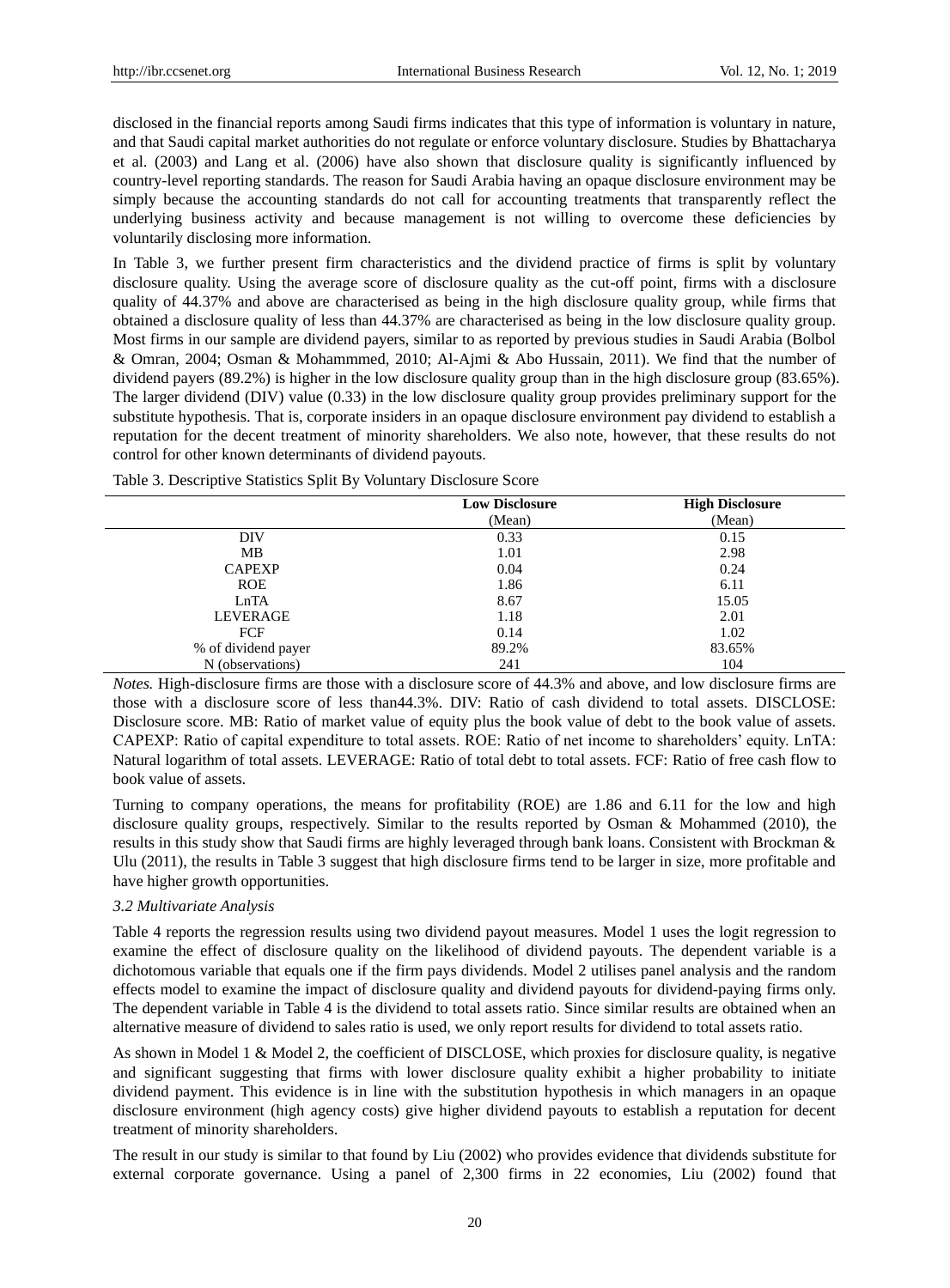improvements in information disclosure, insider trading laws, equity market discipline are associated with lower cash dividend ratios and lower sensitivity of dividends to free cash flow. Her results are consistent with the substitute model, which suggests that an improvement in the external corporate governance environment reduces the role of dividends in controlling agency costs, leading to a decrease in dividend.

In contrast, the results found by Adjaoud & Ben-Amar (2010) show that firms with stronger governance, in particular, board composition and shareholder rights' policy, pay higher dividends. The study by Lin et al. (2014) also supports the outcome hypothesis. Using a sample of Canadian firms, they found that firms with higher disclosure quality exhibit a stronger propensity to pay dividends, and, among dividend payers, they pay larger dividends. Another study that supports the outcome hypothesis is that of Jiraporn et al. (2011).

Further analysis highlights that, in both models, the coefficient of investment opportunities (MB) is positive and significant indicating that firms still pay dividend despite the fact that more cash flow is needed for future investment opportunities. This result is consistent with that found in Luo & Plumlee (2008), and Aivazian et al. (2003). The coefficient of size (LnTA) is also positive and significant, which is consistent with the argument of Denis & Osobov (2008), Aivazian et al. (2006), and Osman & Mohammed (2010) that larger firms have more access to resources for dividend payouts. Similar to the results reported by Aivazian et al. (2006), and Osman & Mohammed (2010), leverage (LEVERAGE) is negative and significant in both models because debt is also considered as a corporate governance mechanism for alleviating the potential free cash flow problem. Furthermore, the coefficient of free cash flow (FCF) is significantly positive in both models, which indicates that firms with more excess cash have more opportunities to pay dividend, similar to the free cash flow theory (Jensen 1986).

Table 4. The Effect of Voluntary Disclosure Quality and Dividend Payout

**Model 1.** reports the result of the Logit regression model. Dependent variable (DIVD): Dummy variable that equals one if the firm pays a dividend

# $DIVD_{ii} = f \{a_i + \beta DISCLOSE_{ii-1} + \beta MB_{ii} + \beta CAPEXP_{ii} + \beta ROE_{ii} + \beta LnTA_{ii} + \beta LEVERAGE_{ii} + \beta FCF_{ii} + \beta LnTA_{ii} + \beta LPPERAGE_{ii} + \beta FCF_{ii} + \beta LnTA_{ii} + \beta LnTA_{ii} + \beta LnTA_{ii} + \beta FCF_{ii} + \beta FCF_{ii} + \beta FCF_{ii} + \beta FCF_{ii} + \beta FCF_{ii} + \beta FCF_{ii} + \beta FCF_{ii} + \beta FCF_{ii} + \beta FCF_{ii} + \beta FCF_{ii} + \beta FCF_{ii} + \beta FCF_{$ *βINDUSTRY<sup>i</sup> + εi}*

**Model 2.** reports the result of panel analysis and random effects model. Dependent variable (DIV): Ratio of cash dividends to total assets

|                        | <b>Model 1</b> | <b>Model 2</b>         |  |
|------------------------|----------------|------------------------|--|
|                        | (whole sample) | (dividend payers only) |  |
| Constant               | $-0.201***$    | $-0.198***$            |  |
|                        | $(-4.152)$     | $(-4.256)$             |  |
| <b>DISCLOSE</b>        | $-0.035***$    | $-0.045***$            |  |
|                        | $(-4.472)$     | $(-4.375)$             |  |
| MB                     | $0.018***$     | $0.041***$             |  |
|                        | (7.537)        | (7.612)                |  |
| <b>CAPEXP</b>          | $-0.030$       | $-0.044$               |  |
|                        | $(-0.694)$     | $(-0.558)$             |  |
| <b>ROE</b>             | $-0.002$       | $-0.010$               |  |
|                        | $(-0.029)$     | $(-0.041)$             |  |
| LnTA                   | $0.400***$     | $0.543**$              |  |
|                        | (5.717)        | (2.645)                |  |
| LEVERAGE               | $-0.282***$    | $-0.431***$            |  |
|                        | $(-4.938)$     | $(-4.431)$             |  |
| FCF                    | $0.176***$     | $0.245***$             |  |
|                        | (4.121)        | (4.164)                |  |
| <b>INDUSTRY</b>        | yes            | yes                    |  |
| Firm-year observations | 345            | 304                    |  |
| Adjusted $R^2$         | 29%            | 34%                    |  |

$$
DIV_{ii} = \alpha_{i} + \beta DISCLOSE_{it\text{-}1} + \beta MB_{it} + \beta CAPEXP_{it} + \beta ROE_{it} + \beta LnTA_{it} + \beta LEVERAGE_{it} + \beta FCF_{it} + \\
$$

$$
\beta INDUSTRY_i+\varepsilon_i
$$

*Notes.* DIV: Ratio of cash dividend to total assets. DIVD: Dummy variable that equals one if the firm pays a dividend. DISCLOSE: Disclosure score. MB: Ratio of market value of equity plus the book value of debt to the book value of assets. CAPEXP: Ratio of capital expenditure to total assets. ROE: Ratio of net income to shareholders' equity. LnTA: Natural logarithm of total assets. LEVERAGE: Ratio of total debt to total assets. FCF: Ratio of free cash flow to book value of assets. The standard errors of the coefficients have been adjusted for autocorrelation and heteroscedasticity using the Newey-West (1987) procedure.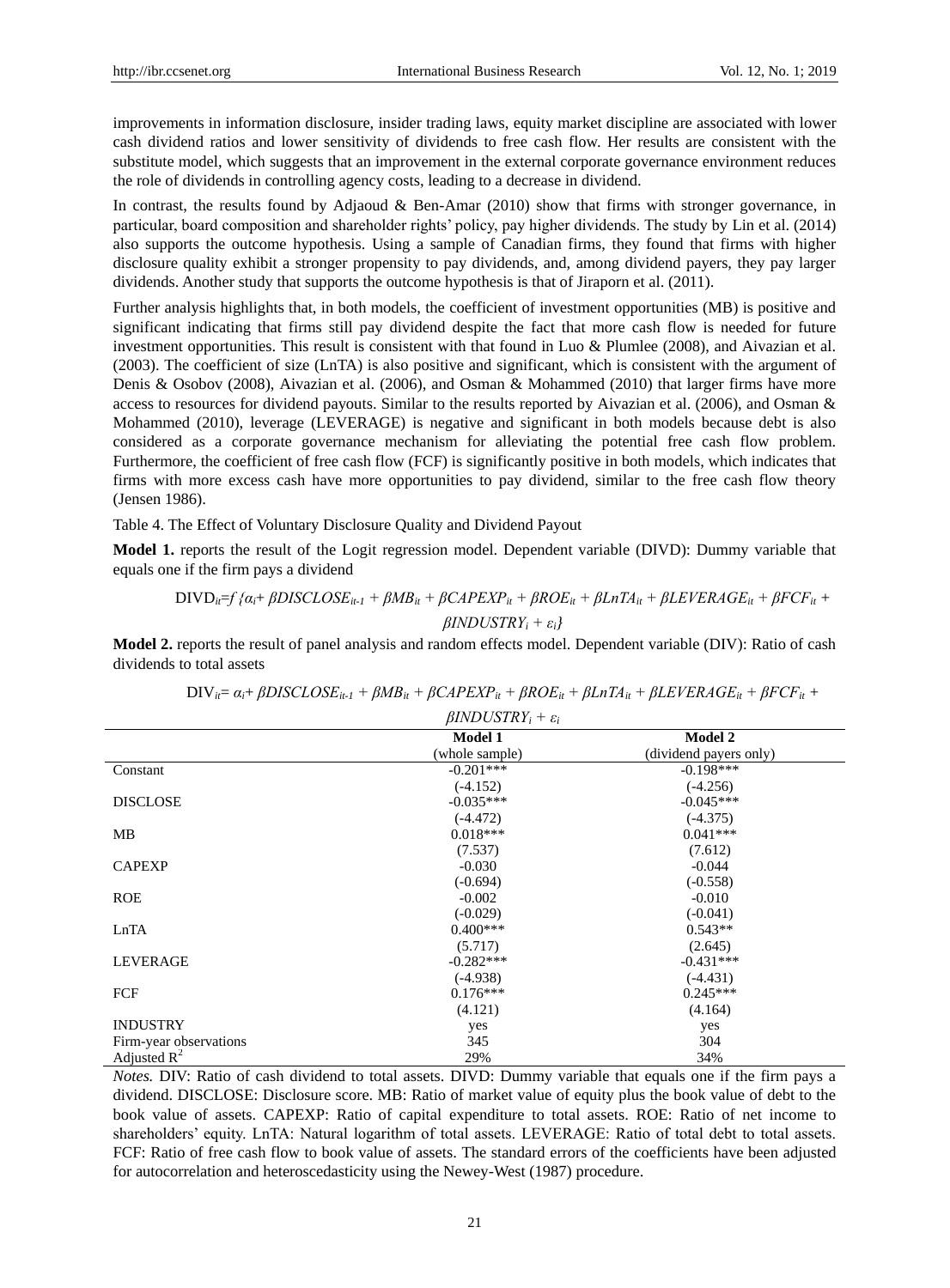z-statistics are reported in parentheses.  $*$ ,  $**$ ,  $***$  denote significance at the 10%, 5% and 1% level of significance.

Further analysis of Model 1 and Model 2 indicates that growth opportunity (CAPEX) and profitability (ROE) do not seem to have a significant impact on dividends. In contrast to previous literature (Fama & French, 2001; Luo & Plumlee, 2008; Al-Ajmi & Abo Hussain, 2011), the results in this study indicate that firms in Saudi Arabia initiate dividend payouts irrespective of their growth opportunity and level of profitability.

Table 5. Interaction of disclosure quality and free cash flow on dividend payout

**Model 3.** DIV<sub>ii</sub>=  $\alpha_i$ +  $\beta$ DISCLOSE<sub>it-1</sub> +  $\beta$ MB<sub>it</sub> +  $\beta$ CAPEXP<sub>it</sub> +  $\beta$ ROE<sub>it</sub> +  $\beta$ LETHERAGE<sub>it</sub> +  $\beta$ FCF<sub>it</sub> + *βDISCLOSEit-1 \*FCF + βINDUSTRY<sup>i</sup> + ε<sup>i</sup>*

|                        | <b>Model 3</b> | <b>Model 3</b>    |
|------------------------|----------------|-------------------|
|                        | (Whole sample) | (Dividend payers) |
| Constant               | $-0.154***$    | $-0.112***$       |
|                        | $(-4.143)$     | $(-4.63)$         |
| <b>DISCLOSE</b>        | $-0.054$       | $-0.002$          |
|                        | $(-0.951)$     | $(-0.871)$        |
| MB                     | $0.021***$     | $0.041***$        |
|                        | (7.231)        | (7.052)           |
| <b>CAPEXP</b>          | $-0.051$       | $-0.04$           |
|                        | $(-0.617)$     | $(-0.43)$         |
| <b>ROE</b>             | $-0.001$       | $-0.020$          |
|                        | $(-0.011)$     | $(-0.022)$        |
| LnTA                   | $0.413***$     | $0.043**$         |
|                        | (5.144)        | (2.44)            |
| <b>LEVERAGE</b>        | $-0.314***$    | $-0.131***$       |
|                        | $(-5.161)$     | $(-4.70)$         |
| FCF                    | $0.218***$     | $0.125***$        |
|                        | (4.217)        | (4.99)            |
| DISCLOSE*FCF           | $-0.2055***$   | $-0.101***$       |
|                        | $(-4.913)$     | $(-4.21)$         |
| <b>INDUSTRY</b>        | yes            | <b>Yes</b>        |
| Firm-year observations | 345            | 304               |
| Adjusted $R^2$         | 35.7%          | 31.6%             |

*Notes.* DIV: Ratio of cash dividend to total assets. DISCLOSE: Disclosure score. MB: Ratio of market value of equity plus the book value of debt to the book value of assets. CAPEXP: Ratio of capital expenditure to total assets. ROE: Ratio of net income to shareholders' equity. LnTA: Natural logarithm of total assets. LEVERAGE: Ratio of total debt to total assets. FCF: Ratio of free cash flow to book value of assets. The standard errors of the coefficients have been adjusted for autocorrelation and heteroscedasticity using the Newey-West (1987) procedure.

z-statistics are reported in parentheses. \*, \*\*, \*\*\* denote significance at the 10%, 5% and 1% level of significance.

Another way of testing the substitute and the outcome models is related to the Jensen (1986) free cash flow theory. Hence, Model 3 in Table 5 extends the equation in Model 2 by examining the interactive variable of voluntary disclosure quality and the free cash flow on its effect on dividend payouts. Column 1 in Table 5 reports the results for the whole sample, while column 2 focuses on dividend payers only. As shown in Table 5 (whole sample and dividend payers only), the coefficient of disclosure quality alone is not significant. However, the interaction of FCF with voluntary disclosure quality provides a negative and significant coefficient, which further supports the substitution hypothesis. The result indicates that the low disclosure quality mainly affects the dividend payout through free cash flow. In addition, the positive correlation between dividend payout and investment opportunities (MB) in Table 5 can also be driven by the substitution hypothesis proposed by La Porta et al. (2002). In an opaque disclosure environment, Saudi firms with excess cash exhibit a larger sensitivity of dividend to investment need to avoid the free cash flow problem advanced by Jensen (1986). As shown in the earlier analysis, the results in Table 5 indicate that firms in Saudi Arabia initiate dividend payouts irrespective of their opportunity for growth and level of profitability.

#### **4. Summary and Conclusion**

This study examines the outcome and substitute mechanisms to gain a better understanding of how a firm's disclosure environment impacts its dividend payout policy. To date, much of the research has used corporate governance indexes (Bebczuk, 2007; Kowalewski et al.,2008; Chae et al., 2009; Adjaoud & Ben-Amar, 2010;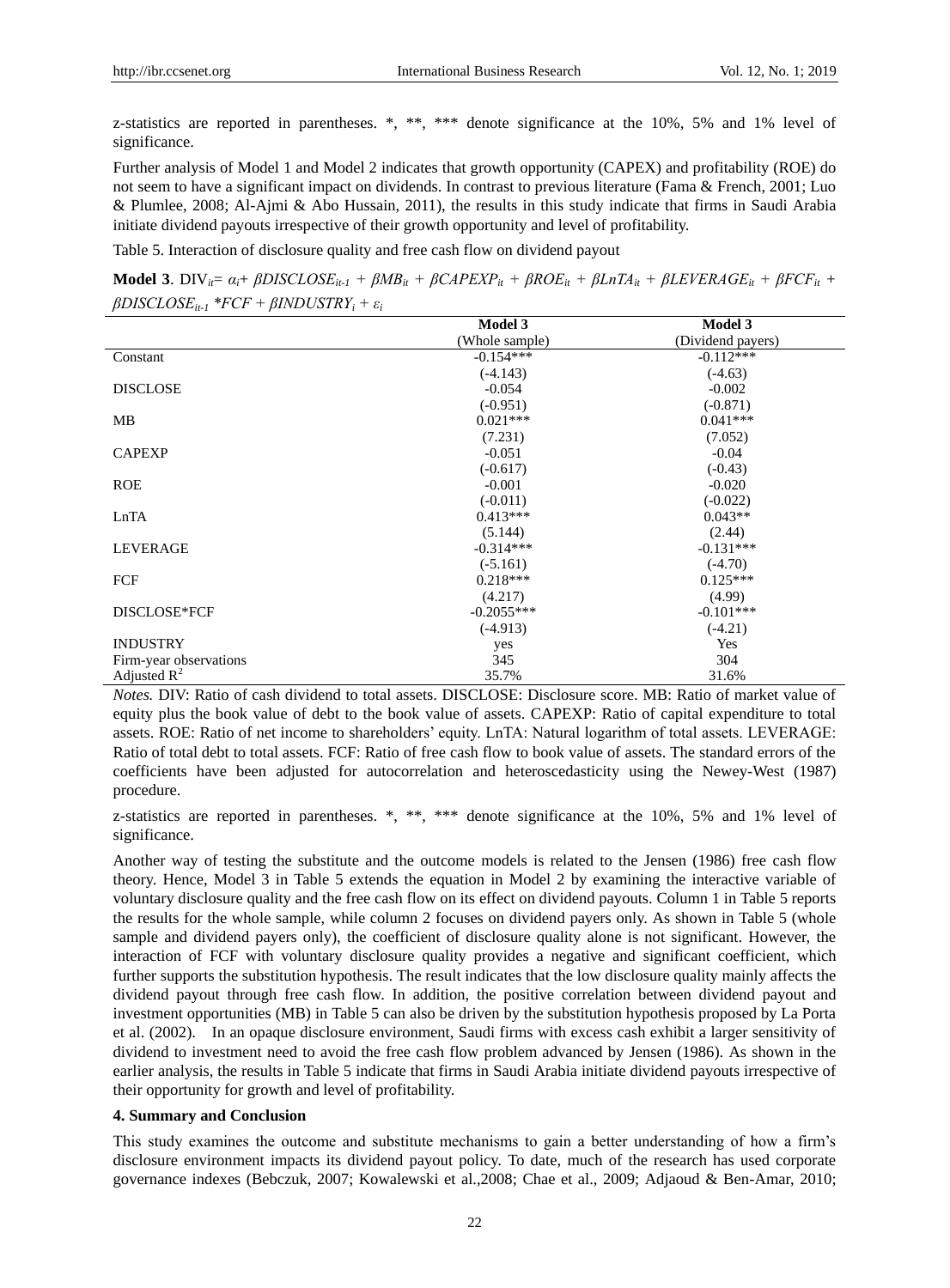Jiraporn et al., 2011; Bae et al., 2012) or several corporate governance related variables, such as ownership structure, board composition, CEO duality, or board size (Chang & Dutta, 2012; Abor & Fiador, 2013), to explain the dividend policy. However, this study focuses on another aspect of the governance issue, disclosure quality, which has received less attention. Second, as most prior studies focused on developed countries like the US, the UK and Canada (Meek &Gray, 1989; Meek, Roberts and Gray, 1995; DeAngelo et al., 2006; Lin et al., 2014; 2016), it is essential to investigate disclosure quality and its relation with company dividend policy in a developing country like Saudi Arabia. The importance of conducting such studies in a developing economy is that they lack the experience and strong financial infrastructure to address the issues concerning corporate disclosure (Omran, 2009).

We propose that disclosure quality is negatively associated with dividend payment, similar to the substitute hypothesis. As Saudi Arabia is said to be a relatively low investor protection country, we posit that an opaque disclosure environment leads to higher payouts because managers have a stronger incentive to establish their reputation for fair treatment. We further posit that the interaction variable of disclosure quality and free cash flow will result in a significant negative relationship with dividend payout.

Taken together, the results in the study provide evidence that higher dividend payout ratios are observed in Civil Law countries and in countries with lower investor protection. Our analysis supports the substitute hypothesis that firms in Saudi Arabia pay dividends as a mechanism of market self-regulation that can substitute for weak shareholder protection. Managers pay higher dividends, not only to establish a reputation among outside capital suppliers when they operate in an opaque disclosure environment, but also to disgorge excess cash when investment opportunities are abundant in anticipation of free cash flow problems. This result is consistent with the substitute model, that is, weaknesses in the external corporate governance environment increase the role of dividend in controlling agency costs, leading to an increase in dividend payouts.

In addition to contributing to the literature concerning the impact of voluntary disclosure on dividend payout, our findings have policy implications for the current debate on disclosure regulations in Saudi Arabia. As highlighted by Bushman and Landsman (2010), insofar as the regulation of corporate reporting is concerned, one size is unlikely to fit all, given that countries differ in many respects, including political and legal regimes, institutional development, and culture. In fact, commercial sensitivity is often advanced by firms as a reason for resisting demands for increased financial disclosure (Walker, 1988). Our results also suggest that it may not be realistic or optimal to require all firms to provide the same amount of detailed disclosure. Before considering whether the disclosure of certain items should be made mandatory or voluntary among Saudi firms, future research may examine whether voluntary disclosure lowers information asymmetry, mitigates adverse selection risk or reduces financing costs. This aspect of information asymmetry research is very important in the theoretical and empirical literature. Finally, another potential area of research could involve studying how investors view the voluntary information disclosed by companies in the annual report.

Focusing on how voluntary disclosure affects dividend payouts in our research setting has the advantage of minimising ambiguities in the interpretation of the results and increases the power of the tests. A limitation of our paper is that we did not consider all voluntary disclosure items, which we leave to future research.

#### **References**

- Abor, J., & Fiador, V. (2013). Does corporate governance explain dividend policy in Sub-Saharan Africa? International *Journal of Law and Management, 55*(3), 201-225. https://doi.org/10.1108/17542431311327637
- Adam, T., & Goyal, V., (2002). *The investment opportunity set and its proxy variables: Theory and evidence*, Working Paper, Hong Kong University of Science & Technology.
- Adjaoud, F., & Ben-Amar, W. (2010). Corporate governance and dividend policy: Shareholders' protection or expropriation? *Journal of Business Finance and Accounting*, *37*(5/6), 648-667. https://doi.org/10.1111/j.1468-5957.2010.02192.x
- Aivazian, V., Booth, L., & Cleary, S. (2003). Do emerging markets firms follow different dividend policies from the US firms? *Journal of Financial Research*, *26,* 371-387. https://doi.org/10.1111/1475-6803.00064
- Aivazian, V., Booth, L., & Cleary, S. (2006). Dividend smoothing and debt ratings. *Journal of Financial and Quantitative Analysis*, *41,* 439-453. https://doi.org/10.1017/S0022109000002131
- Al-Ajmi, J., & Abo Hussain, H, (2011). Corporate dividends decisions: evidence from Saudi Arabia. *The Journal of Risk Finance*, *12*(1), 41-56. https://doi.org/10.1108/15265941111100067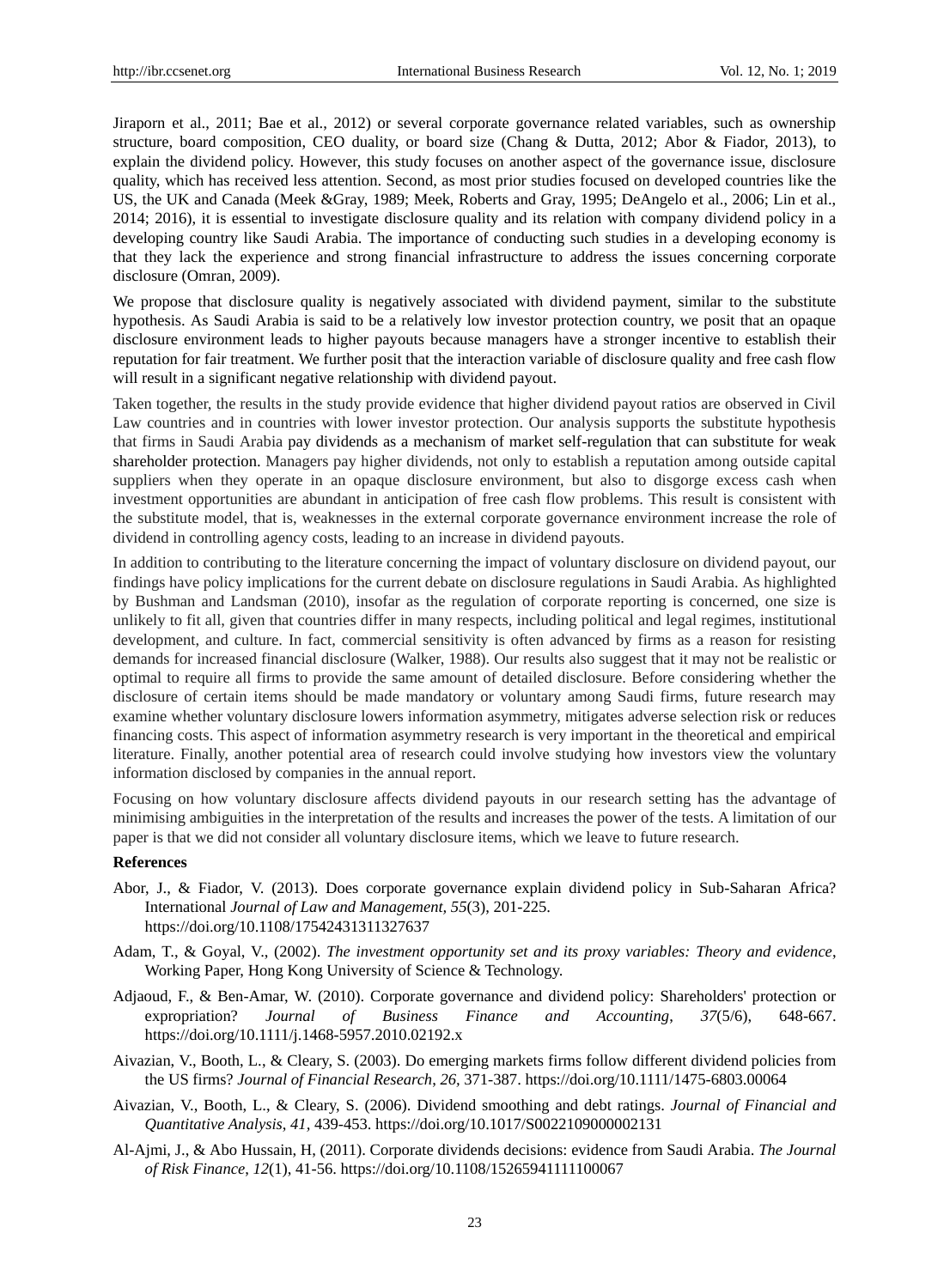- Al-habshan, K. S. (2015). *Corporate Governance and disclosure practices and protection of shareholders in Saudi Arabia*, a thesis submitted for the Degree of Doctor of Philosophy in Law, Brunel University, United Kingdom.
- Al-Janadi, Y., Abdul Rahman, R., & Omar, N., (2013). Corporate Governance Mechanisms and Voluntary Disclosure in Saudi Arabia, *Research Journal of Finance and Accounting, 4*(4), 25-35.
- Al-Malkawi, H. N. Y. (2008). *Modelling the dividend policy of GCC banks*. Working paper, College of Business Administration, University of Bahrain, Sakhir.
- Alturki, K. H. (2014). Voluntary Disclosure by Saudi Companies. *Research Journal of Finance and Accounting*. *5*(20), 77-94.
- Alzahrani, Y. A. (2013).The Corporate Governance in Saudi Listed Companies. *International Journal of Humanities and Management Sciences (IJHMS), 1*(4), 84-101
- Bae, S. C., Chang, K., & Kang, E. (2012). Culture, corporate governance, and dividend policy: International evidence. *Journal of Financial Research*, *35*(2), 289-316. https://doi.org/10.1111/j.1475-6803.2012.01318.x
- Baltagi, B. (2001). *Econometric Analysis of Panel Data*. 2nd ed., Wiley, New York, NY.
- Bebczuk, R. (2007). Corporate Governance, Ownership, and Dividend Policies in Argentina. In: A. Chong and F. López-de-Silanes, editors. *Investor Protection and Corporate Governance: Firm-Level Evidence across Latin America*. Stanford, United States: Stanford University Press.
- Bhattacharya, U., Daoul, H., & Welker, M., (2003). The world price of earnings opacity. *The Accounting Review*, *78,* 641-678. https://doi.org/10.2308/accr.2003.78.3.641
- Binh, T. Q. (2012). Voluntary Disclosure Information in the Annual Reports of Non Financial Listed Companies: The Case of Vietnam , *Journal of Applied Economics and Business Research JAEBR*, *2*(2), 69-90
- Boesso, G., & Kumar, K. (2007). Drivers of corporate voluntary disclosure a framework and empirical evidence from Italy and the United States. *Accounting, Auditing and Accountability Journal*, *20*(2), 269-296. https://doi.org/10.1108/09513570710741028
- Bolbol, A., & Omran, M. (2004). *Arab Stock Markets and Capital Investment*. Working paper, Arab Monetary Fund.
- Brockman, P., & Unlu, E. (2011). Earned/contributed capital, dividend policy and disclosure quality: An international study. *Journal of Banking & Finance*, *35*, 1610-1625. https://doi.org/10.1016/j.jbankfin.2010.11.014
- Bushman, R., & Landsman, W. R. (2010). The pros and cons of regulating corporate reporting: a critical review of the arguments. *Accounting & Business Research*, *40*(3), 259-273. https://doi.org/10.1080/00014788.2010.9663400
- Chae, J., Kim, S., & Lee, E. J. (2009). How corporate governance affects payout policy under agency problems and external financing constraints. *Journal of Banking and Finance*, *33*(11), 2093-2101. https://doi.org/10.1016/j.jbankfin.2009.05.003
- Chang, B., & Dutta, S. (2012). Dividends and corporate governance: Canadian evidence. *IUP Journal of Applied Finance*, *18*(4), 5-30.
- DeAngelo, H., DeAngelo, L., & Stulz, R. M. (2006). Dividend policy and the earned/contributed capital mix: A test of the lifecycle theory. *Journal of Financial Economics*, *81*, 227-254. https://doi.org/10.1016/j.jfineco.2005.07.005
- Denis, D., & Osobov, I. (2008). Why do firms pay dividends? International evidence on the determinants of dividend policy. *Journal of Financial Economics, 89*, 62-82. https://doi.org/10.1016/j.jfineco.2007.06.006
- Fama, E. F., & French, K. R., (2001). Disappearing dividends: Changing firm characteristics or lower propensity to pay. *Journal of Financial Economics, 60*, 3-43. https://doi.org/10.1016/S0304-405X(01)00038-1
- Fama, E., & French, K. (2002). Testing the trade-off and pecking order predictions about dividends and debt. *Review of Financial Studies*, *15,* 1-33. https://doi.org/10.1093/rfs/15.1.1
- Gray, S. J., Meek, G., & Roberts, C. B. (1995). International capital market pressure and voluntary disclosures by U.S. and U.K. multinationals. *Journal of International Financial Management and Accounting*, *6*, 43-68. https://doi.org/10.1111/j.1467-646X.1995.tb00049.x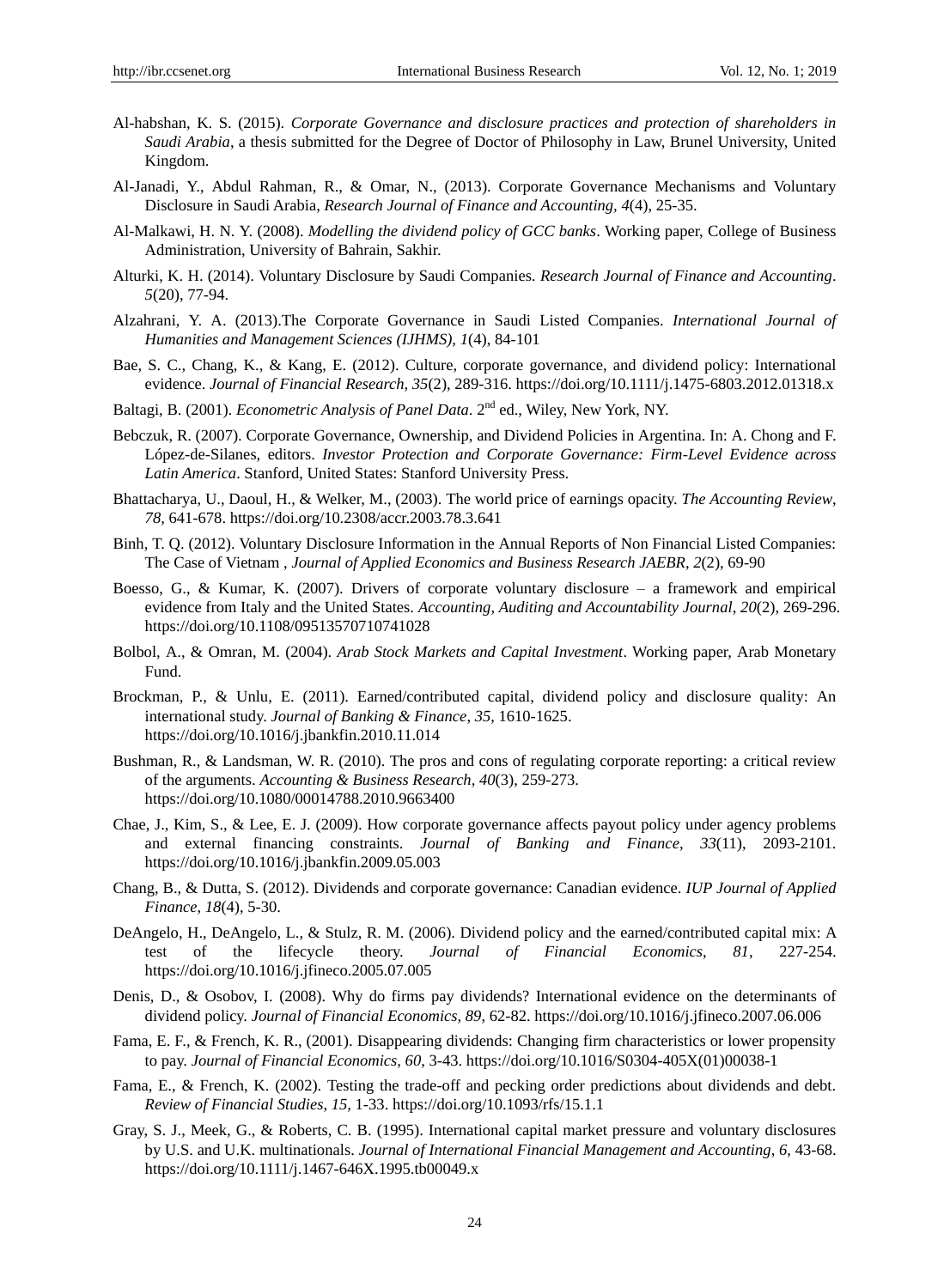- Healy, P. M., & Palepu, K. G. (2001). Information asymmetry, corporate disclosure, and the capital markets: a review of the empirical disclosure literature. *Journal of Accounting and Economics, 31*, 405-440. https://doi.org/10.1016/S0165-4101(01)00018-0
- Hossain, M., Tan, L. M., & Adams, M. (1994). Voluntary disclosure in an emerging capital market: Some empirical evidence from companies listed on the Kuala Lumpur Stock Exchange. *The International Journal of Accounting*, *29*, 334-351.
- Institute of International Finance. (2006). *Comparative Survey of Corporate Governance in the Gulf Cooperation Council – An Investor Perspective*. IIF Equity Advisory Group, IIF, Washington DC.
- Jensen, M. C. (1986). Agency costs of free cash flow, corporate finance, and takeovers. *American Economic Review, 76*(2), 323-329.
- Jiraporn, P., Kim, J. C., & Kim, Y. S. (2011). Dividend payouts and corporate governance quality: An empirical investigation. *Financial Review, 46*(2), 251-279. https://doi.org/10.1111/j.1540-6288.2011.00299.x
- Kalcheva, I & Lins, K., (2007). International Evidence on Cash Holdings and Expected Managerial Agency Problems. *Review Finance Studies*, *20*(4), 1087-1112. https://doi.org/10.1093/rfs/hhm023
- [Kowalewski,](http://www.tandfonline.com/author/Kowalewski%2C+Oskar) O., Stetsyuk, I., & [Talavera,](http://www.tandfonline.com/author/Talavera%2C+Oleksandr) O. (2008). Does corporate governance determine dividend payouts in Poland? *Post-Communist Economies*, *[20](http://www.tandfonline.com/loi/cpce20?open=20#vol_20)*(2), 203-218. https://doi.org/10.1080/14631370802018973
- La Porta, R., Lopez-de-Silanes, F., Shleifer, A., & Vishny, R. W. (2000). Agency problems and dividend policies around the world. *Journal of Finance, 55*(1), 1-33. https://doi.org/10.1111/0022-1082.00199
- Lang, L., & Litzenberger, R. (1989). Dividend announcements: Cash flow signalling vs free cash flow hypothesis. *Journal of Financial Economics*, *24,* 181-191. https://doi.org/10.1016/0304-405X(89)90077-9
- Lang, M., Raedy, J. S., & Wilson, W. (2006). Earnings management and cross listing: are reconciled earnings comparable to US earnings? *Journal of Accounting and Economics, 42,* 255-283. https://doi.org/10.1016/j.jacceco.2006.04.005
- Lin, D., Kuo, H. C., & Wang, L. H. (2016). [Analysis of the Relationship between Disclosure Quality and](https://ideas.repec.org/a/vls/finstu/v20y2016i1p6-20.html)  [Dividend Payouts from the Agency Theory Perspective.](https://ideas.repec.org/a/vls/finstu/v20y2016i1p6-20.html) *[Studii Financiare \(Financial Studies\),](https://ideas.repec.org/s/vls/finstu.html) Centre of Financial and Monetary Research "Victor Slavescu"*, *20*(1), 6-20.
- Lin, D., Kuo, H. C., & Wang, L.H. (2014). Can Disclosure Quality Explain Dividend Payouts? *International Business Research*, 7(7), 10-22. https://doi.org/10.5539/ibr.v7n7p10
- Liu, W. (2002). *Do dividends substitute for the external corporate governance? A cross-country dynamic view*. Working paper School of Business, Indiana University. http://www1.american.edu/academic.depts/ksb/finance\_realestate/mrobe/Seminar/WendyLiu.pdf
- Luo, M. M., & Plumlee, M. (2008). *Voluntary disclosure and dividend policy*. www.fma.org/Reno/Papers/DIVandAIMR\_FMA.pdf
- Meek, G., & Gray, S. J. (1989). Globalization of stock markets and foreign listing requirements: Voluntary disclosures by continental European companies listed on the London Stock Exchange. *Journal of International Business Studies*, 315-336. https://doi.org/10.1057/palgrave.jibs.8490854
- Meek, G., Roberts, C., & Gray, S. (1995). Factors influencing voluntary annual report disclosures by US and UK and continental European multinational corporations. *Journal of International Business Studies*, *26,*  555-572. https://doi.org/10.1057/palgrave.jibs.8490186
- Mitton, T. (2004). Corporate governance and dividend policy in emerging markets. *Emerging Markets Review, 5*(4), 409-426. https://doi.org/10.1016/j.ememar.2004.05.003
- Omran, M. (2009). Post-privatization corporate governance and firm performance: The role of private ownership concentration, identity and board composition. *Journal of Comparative Economics, 37*(4), 658-673. https://doi.org/10.1016/j.jce.2009.02.002
- Osman, D., & Mohammed, E. (2010). Dividend Policy in Saudi Arabia. *International Journal of Business and Finance Research*, *4*(1), 99-113.
- Pinkowitz, L., Williamson, R., & Stulz, R. M. (2007). Cash holdings, dividend policy, and corporate governance: A cross-country analysis. *Journal of Applied Corporate Finance, 19*(1), 81-87. https://doi.org/10.1111/j.1745-6622.2007.00127.x
- Ramcharran, H. (2001). An Empirical Model of Dividend Policy in Emerging Equity Markets. *Emerging*